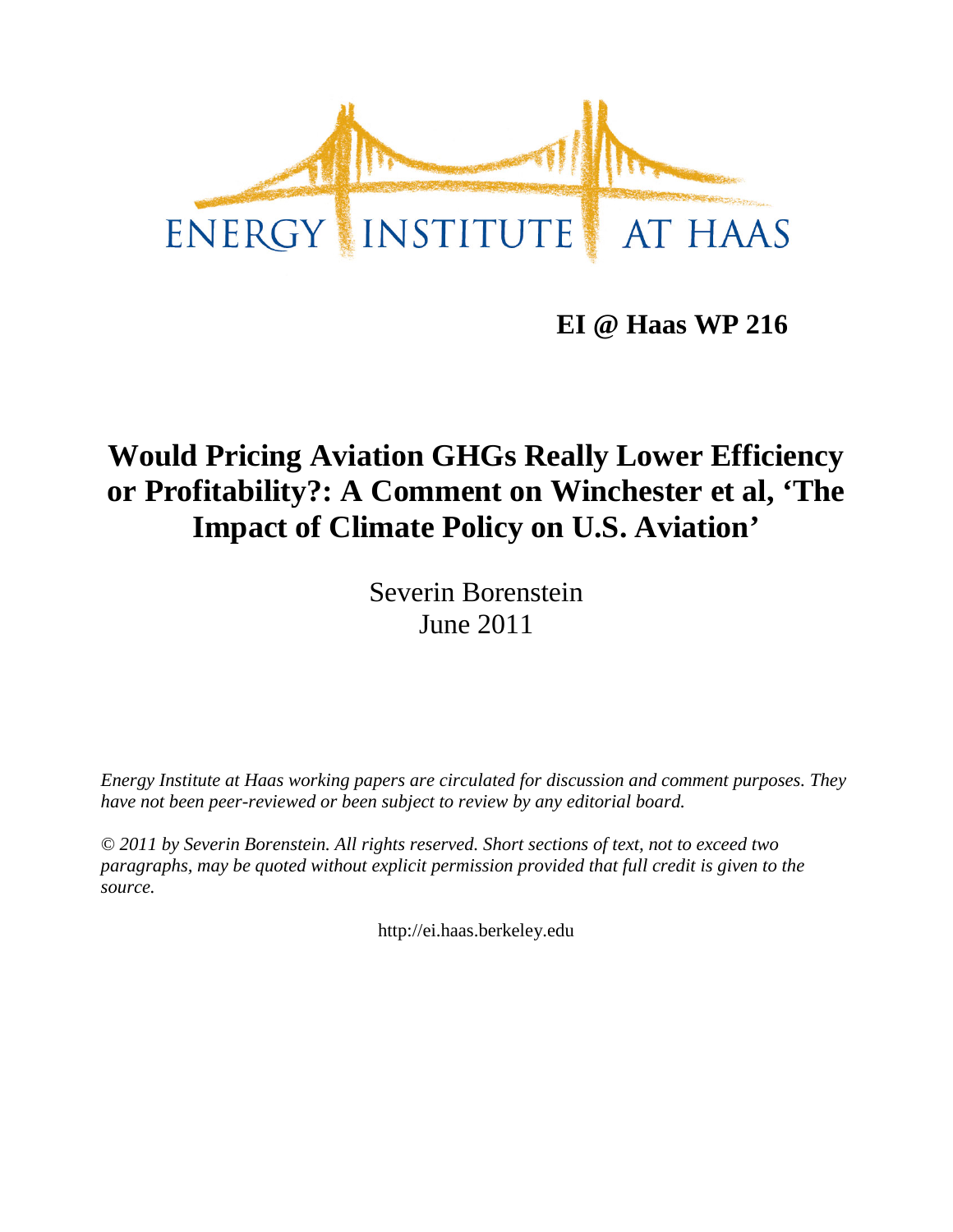## Would Pricing Aviation GHGs Really Lower Efficiency or Profitability?: A Comment on Winchester et al, "The Impact of Climate Policy on U.S. Aviation" (M.I.T. Working Paper, PARTNER-COE-2011-01)

### Severin Borenstein $1$ June 2011

Abstract: In a recent working paper, Winchester et al (2011) used computable general equilbrium models to evaluate the impact on U.S. airlines of pricing greenhouse gases through a cap-and-trade program. In this comment, I raise two issues about the analysis itself, suggesting that the Winchester et al conclusions about fuel price changes and load factor changes are inconsistent with the basic economics of the industry. More importantly, I argue that the paper's analytical conclusions do not suggest that including avation in GHGs would be harmful to the efficiency or profitability of the industry.

<sup>&</sup>lt;sup>1</sup> E.T. Grether Professor of Business Economics and Public Policy, Haas School of Business, University of California, Berkeley, CA 94720-1900 (faculty.haas.berkeley.edu/borenste); Co-Director of the Energy Institute at Haas (ei.haas.berkeley.edu); Director of the University of California Energy Institute (www.ucei.berkeley.edu); Research Associate of the National Bureau of Economic Research (www.nber.org). Email: borenste@haas.berkeley.edu.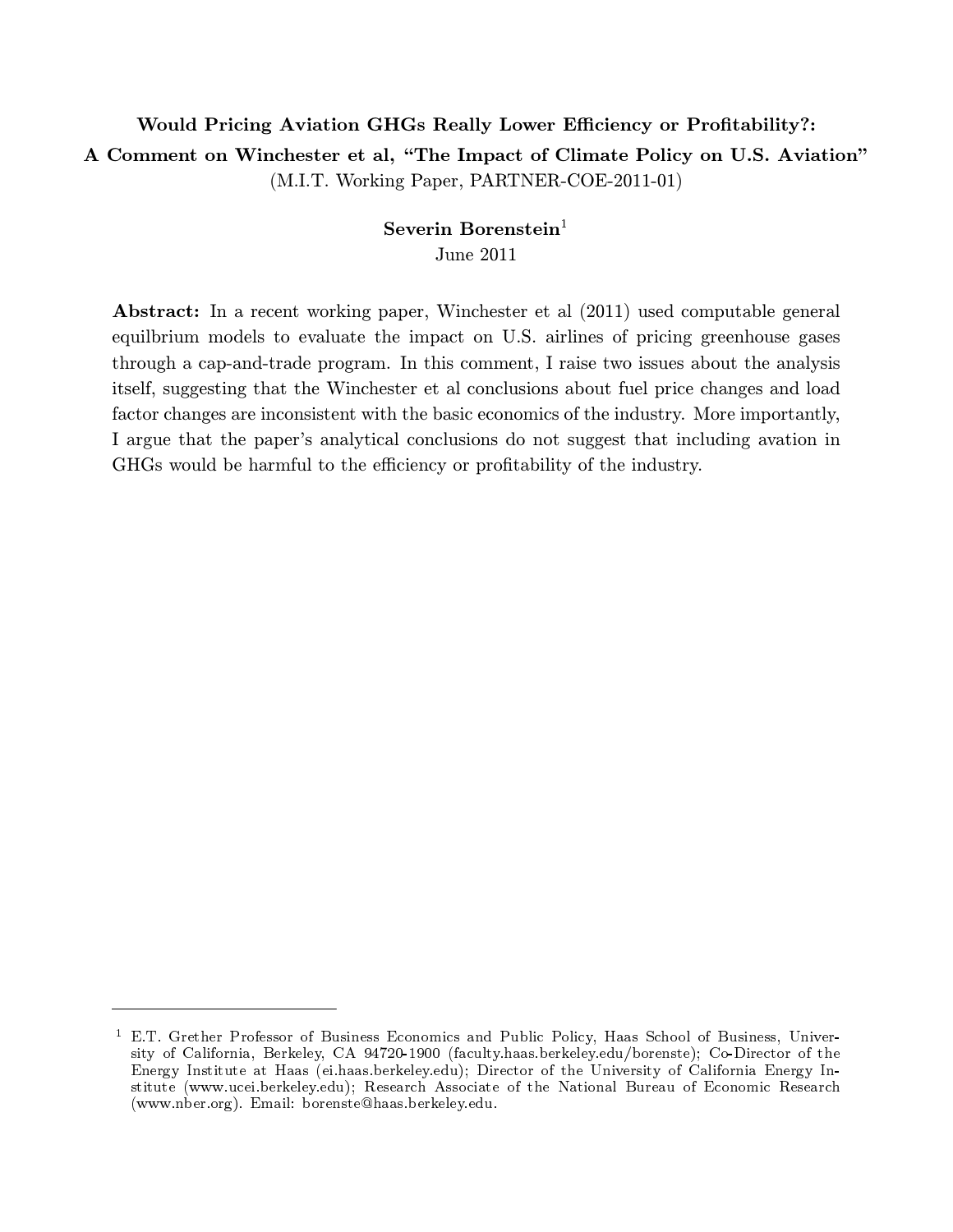#### I. Introduction

"The Impact of Climate Policy on U.S. Aviation" by Niven Winchester, Christoph Wollersheim, Regina Clewlow, Nicolas C. Jost, Sergey Paltsev, John M. Reilly, and Ian A. Waitz was recently released as M.I.T. Working Paper, PARTNER-COE-2011-01.<sup>2</sup> The research is joint work between the The Partnership for AiR Transportation Noise and Emissions Reduction and the MIT Joint Program on the Science and Policy of Global Change. The paper uses a computable general equilibrium model of emissions — Emissions Prediction and Policy Analysis (EPPA) – and a more detailed model of the aviation industry — Aviation Environmental Portfolio Management Tool for Economics (AMPT-E) to analyze the impact of a cap-and-trade program on U.S. aviation.

The paper concludes that pricing of greenhouse gas (GHG) emissions (through a capand-trade program) would result in emissions from the aviation industry that in 2050 would be 3.5% to 14.5% lower than under a reference case with no cost to airlines of GHG emissions.<sup>3</sup> They also find that under their preferred specification, pricing GHGs would reduce average fleet efficiency compared to the reference case. The paper defines average fleet efficiency as available ton-kilometers per ton of  $CO<sub>2</sub>e$  emitted, but it also reports revenue ton-kilometers per ton of  $CO<sub>2</sub>e<sup>4</sup>$  Finally, the paper reports proportional changes in airline profits compared to the reference case in 2050 that range from a 5% decline to a 17% decline. **Example 10** Chine (Fig. 2) Chine and Trade Policy on U.S. Aviation" by Niven Windewser, Christophe Chine Mondaton Response to Spinal Consider a Spinal Consider a Spinal Consider a Spinal Chine and Chine and Chine and Chi

The study has already been noted by the airline industry and some transportation policy makers.<sup>5</sup> It is also likely to be presented as evidence in future policy debates.

For these reasons, I feel compelled to raise some concerns I have with the paper, to some extent with the analysis, but to a much greater extent with the way the primary conclusions are presented, which I think could easily lead to misinterpretation. In particular, I am concerned that policy makers might infer from the paper that that pricing airline GHG emissions would be counter-productive. The conclusions of the paper do not support such an inference at all.

I divide my comments into four topics: fuel costs, load factors, fleet efficiency, and profits. The first two are concerns about data and analytical issues that feed into the analysis of

<sup>2</sup> The paper is available at http://web.mit.edu/aeroastro/partner/reports/proj31/proj31-captraderpt.pdf

 $3\text{ }$  The paper is not explicit on whether other sectors must pay for GHG emissions under the reference case, but in personal communications with the authors, I was told that there is no climate policy imposed in the reference case.

 $4$  Changes in the two measures differ if average load factor changes.

<sup>&</sup>lt;sup>5</sup> See James Ott, "MIT Studies Airline Response to Cap-And-Trade Proposal," Aviation Week, May 24, 2011. Links to the paper have also been posted on the websites of the Transportation Research Board and Salon.com.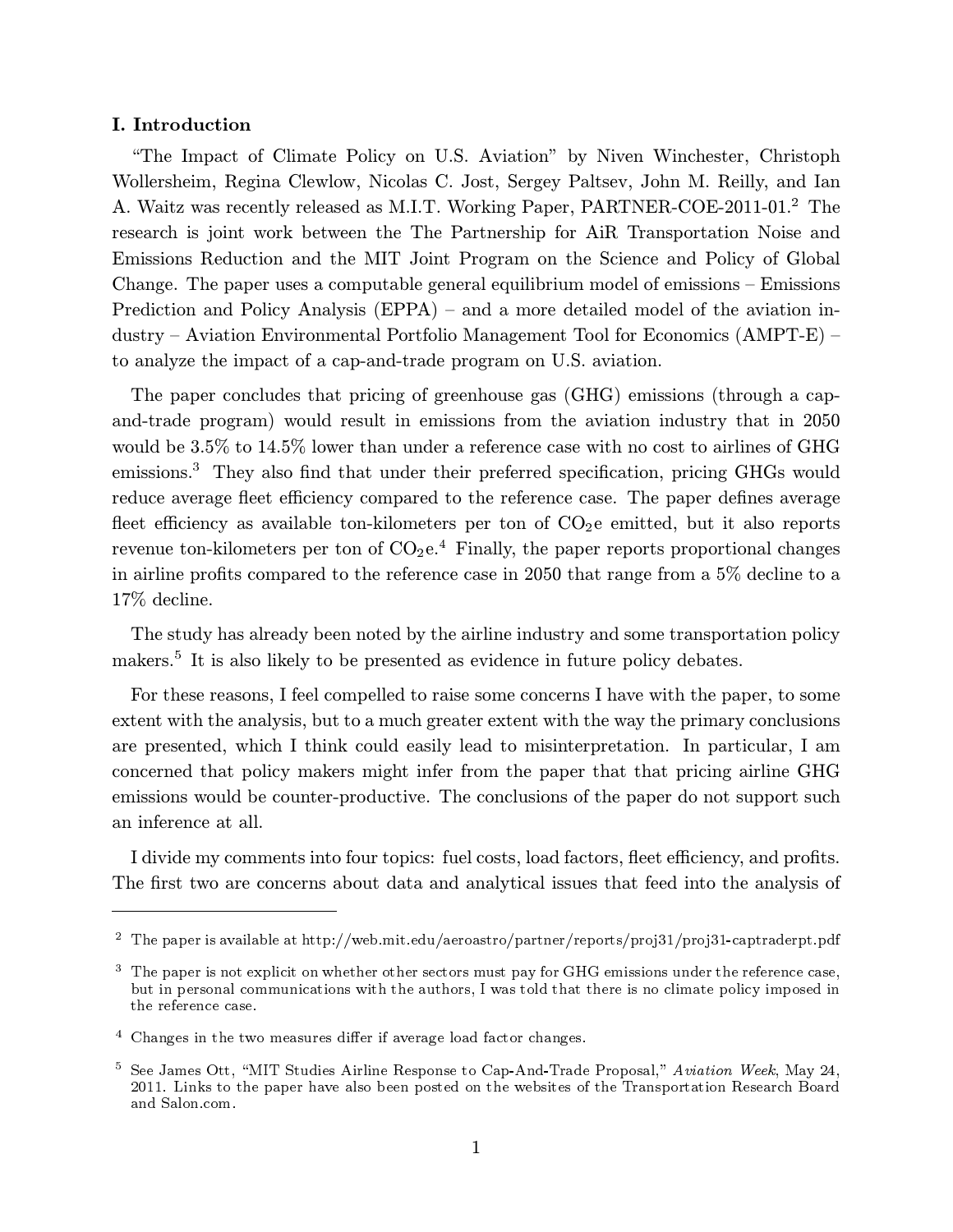|                                                            | CO <sub>2</sub> e price<br>$(\frac{1}{2})t CO2-e)$ |                         |      | <b>Fuel Price Change</b><br>(%) |                      |              |        | Implied Reference Fuel<br>Price (\$/gallon) |        |                 | <b>Fuel Price Annual</b><br>Growth Rate |  |
|------------------------------------------------------------|----------------------------------------------------|-------------------------|------|---------------------------------|----------------------|--------------|--------|---------------------------------------------|--------|-----------------|-----------------------------------------|--|
|                                                            |                                                    |                         |      |                                 |                      |              |        |                                             |        |                 |                                         |  |
|                                                            | 2015                                               | 2030                    | 2050 | 2015                            | 2030                 | 2050         | 2015   | 2030                                        | 2050   | 2010-30 2010-50 |                                         |  |
| F1                                                         |                                                    | \$7.27 \$13.09 \$28.69  |      | 5.83%                           | 4.60%                | 4.74%        | \$1.19 | \$2.72                                      | \$5.79 | 5.65%           | 5.16%                                   |  |
| F <sub>2</sub>                                             |                                                    | \$7.79 \$14.03 \$30.74  |      | 12.50%                          |                      | 9.20% 18.10% |        | $$1.19$ $$2.92$                             | \$3.25 | 6.15%           | 0.72%                                   |  |
| M1                                                         |                                                    | \$21.31 \$38.39 \$84.07 |      |                                 | 17.50% 17.82% 26.72% |              | \$1.17 | \$2.06                                      | \$3.01 | 3.88%           | 2.56%                                   |  |
| M <sub>2</sub>                                             |                                                    | \$22.25 \$40.07 \$87.08 |      |                                 | 36.67% 41.38% 65.09% |              |        | $$1.16$ $$1.85$                             | \$2.56 | 3.17%           | 2.18%                                   |  |
| Table A: Reference Fuel Prices Implied by Winchester et al |                                                    |                         |      |                                 |                      |              |        |                                             |        |                 |                                         |  |

the fleet efficiency and profits.<sup>6</sup> The last two are areas of overarching conclusions of the study that may be misinterpreted.

#### II. Fuel Costs

The paper does not specify the reference fuel costs that were assumed, but it appears they can be inferred from Table 1 of Winchester et al. Table A, above, reproduces the  $CO<sub>2</sub>e$  price and percentage fuel price change from Table 1 of Winchester et al. These two sets of data, along with the fact that jet fuel contains 9.57kg CO2/gallon<sup>7</sup> and the paper's assumption about permit requirements for non-CO2 greenhouse gases under each scenario (see top of page 6) allow one to calculate the implied price of jet fuel under the reference case.<sup>8</sup>

The reference case prices inferred in this way raise two concerns. First, the implied reference price of jet fuel varies for different scenarios in a given year, substantially so for 2050. One possible partial explanation for the inconsistent fuel prices is that inferring the reference case fuel price in this way assumes  $100\%$  passthrough, *i.e.*, that the price of fuel changes by exactly 100% of the cost of the associated GHG permits. Some of the incidence of the GHG cost could fall on the oil producers and refiners. The EPPA model that the paper uses allows supply-side price adjustments when GHGs are priced, so that the

 $^6\,$  These are outputs of the EPPA and AMPT-E models that the authors run in order to simulate outcomes under different GHG scenarios. The models are not part of this research. The concerns I raise may be with the models themselves, not just this paper's implementation, but without attempting to replicate the entire research, I cannot discern the source of the output that raises concerns.

<sup>7</sup> See http://www.eia.doe.gov/oiaf/1605/coefficients.html .

the entire research, I cannot discern the source of the output that raises concerns.<br>
<sup>7</sup> See http://www.eia.doe.gov/oiaf/1605/coefficients.html .<br>
<sup>8</sup> To be precise, the implied price of jet fuel in the reference case is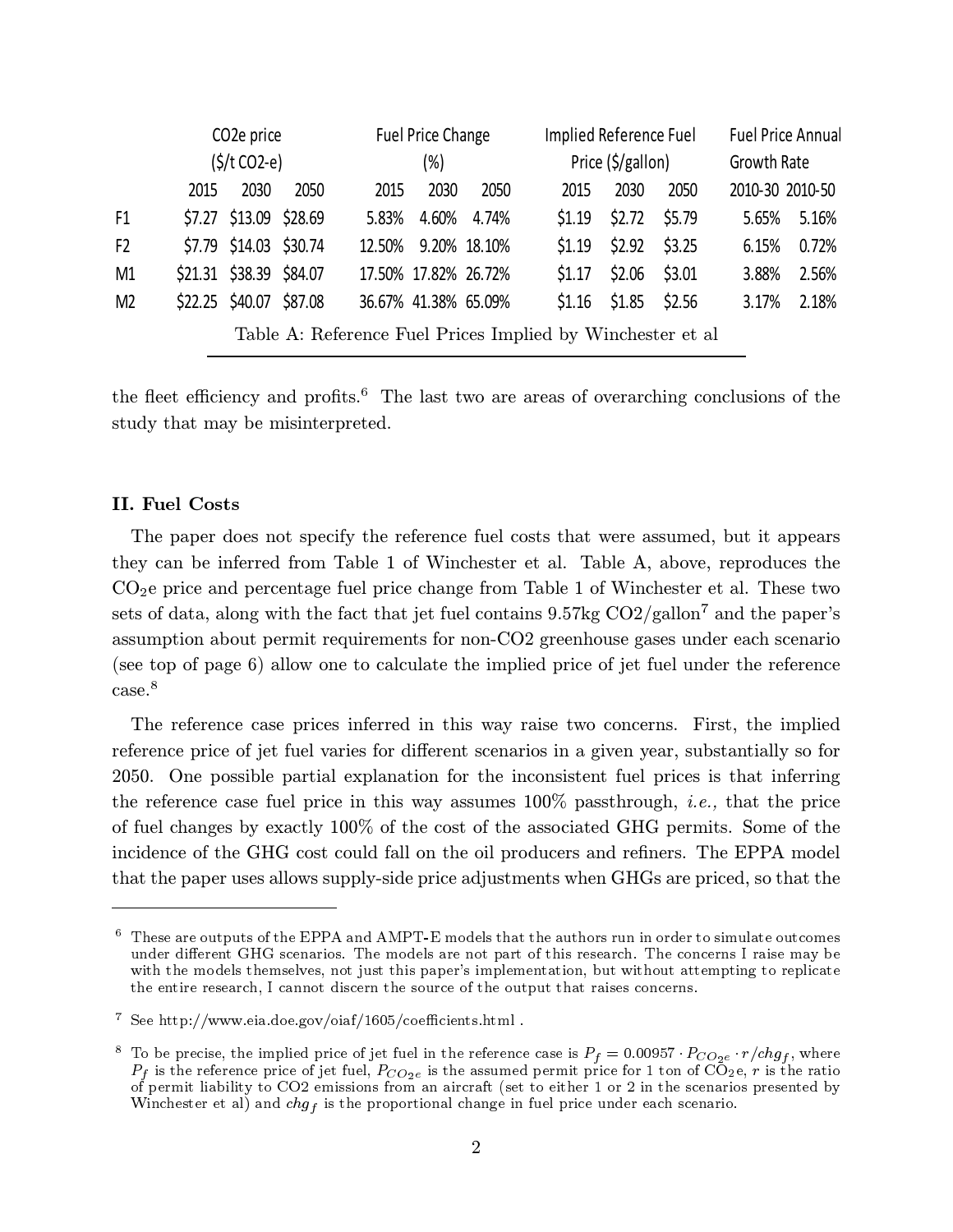percentage price change reflects only part of the GHG price.<sup>9</sup> However, unless the EPPA model concludes that suppliers would bear less than 0% of GHG costs in some scenarios and/or more than 100% of the GHG costs in other scenarios, the fuel price differential across scenarios for a given year should not vary by more than the GHG liability associated with a gallon of refined petroleum products,<sup>10</sup> which is less than \$0.20 in all scenarios modeled. So, incomplete passthrough does not seem to explain the large discrepancies in the implied reference fuel costs across scenarios.

The second concern is the implied level of fuel prices. For 2015, the implied jet fuel price is between  $$1.16$  and  $$1.19$ <sup>11</sup> These numbers are substantially below current wholesale fuel prices, jet fuel prices at any point since  $2005$ ,<sup>12</sup> or the fuel prices implied by the current futures prices for crude oil deliveries in 2015.<sup>13</sup> In fact they are less than half of the current wholesale price of jet fuel or the wholesale price implied by futures markets.<sup>14</sup> Also, the implied prices for 2030 would imply real annual growth rates in fuel prices that vary from 3.2% to 6.1%, a very wide range and above nearly all forecasts of real fuel price growth rates. The 2050 prices imply an even wider range of fuel price growth rates, from 0.7% to 5.2%.

#### III. Load Factors

The Winchester et al conclusions about load factors seems to be at odds with the economics of the airline industry. Based on the EPPA and AMPT-E models, the paper concludes that pricing GHGs would lower industry load factors in the short run and in the long run.

Between 85% and 90% of a commercial jet aircraft's weight at takeoff is unrelated to the number of passengers carried, so for a given flight schedule, fuel is effectively a fixed cost for the firm. Profit maximization implies that changes in a fixed cost would not affect

 $9\,$  I was told this by the authors in personal communication.

 $10$  In a competitive model, the passthrough of such a cost shift due to GHG pricing is bounded between 0% and 100%. In some circumstances with imperfect competition, the passthrough can lie outside this range, but those would be specific parameter scenarios that are seldom, if ever, included in CGE models.

 $11$  In personal communications with the authors, I was told that the changes reported are for refinery gate prices, which are essentially wholesale fuel prices, not retail.

<sup>&</sup>lt;sup>12</sup> See http://www.eia.doe.gov/dnav/pet/hist/LeafHandler.ashx?n=PET&s=EER\_EPJK\_PF4\_RGC\_ DPG&f=A

<sup>&</sup>lt;sup>13</sup> Futures prices for 2015 crude are about the same as current spot crude oil prices, about \$100 per barrel.

 $14$  To the extent that suppliers bear some of the incidence of the GHG price, it would imply that the assumed baseline gasoline prices are lower than those shown in Table A. Less than full passthrough of the permit price would imply  $P_f \cdot chg_f < 0.00957 \cdot P_{CO_2e} \cdot r$   $\qquad \Longleftrightarrow \qquad P_f < 0.00957 \cdot P_{CO_2e} \cdot r/chg_f.$ about the same as current spot crude oil prices, about \$100 per barrel.<br>ar some of the incidence of the GHG price, it would imply that the<br>are lower than those shown in Table A. Less than full passthrough of<br> $chg_f < 0.00957$ The 2015 prices would be even less plausible.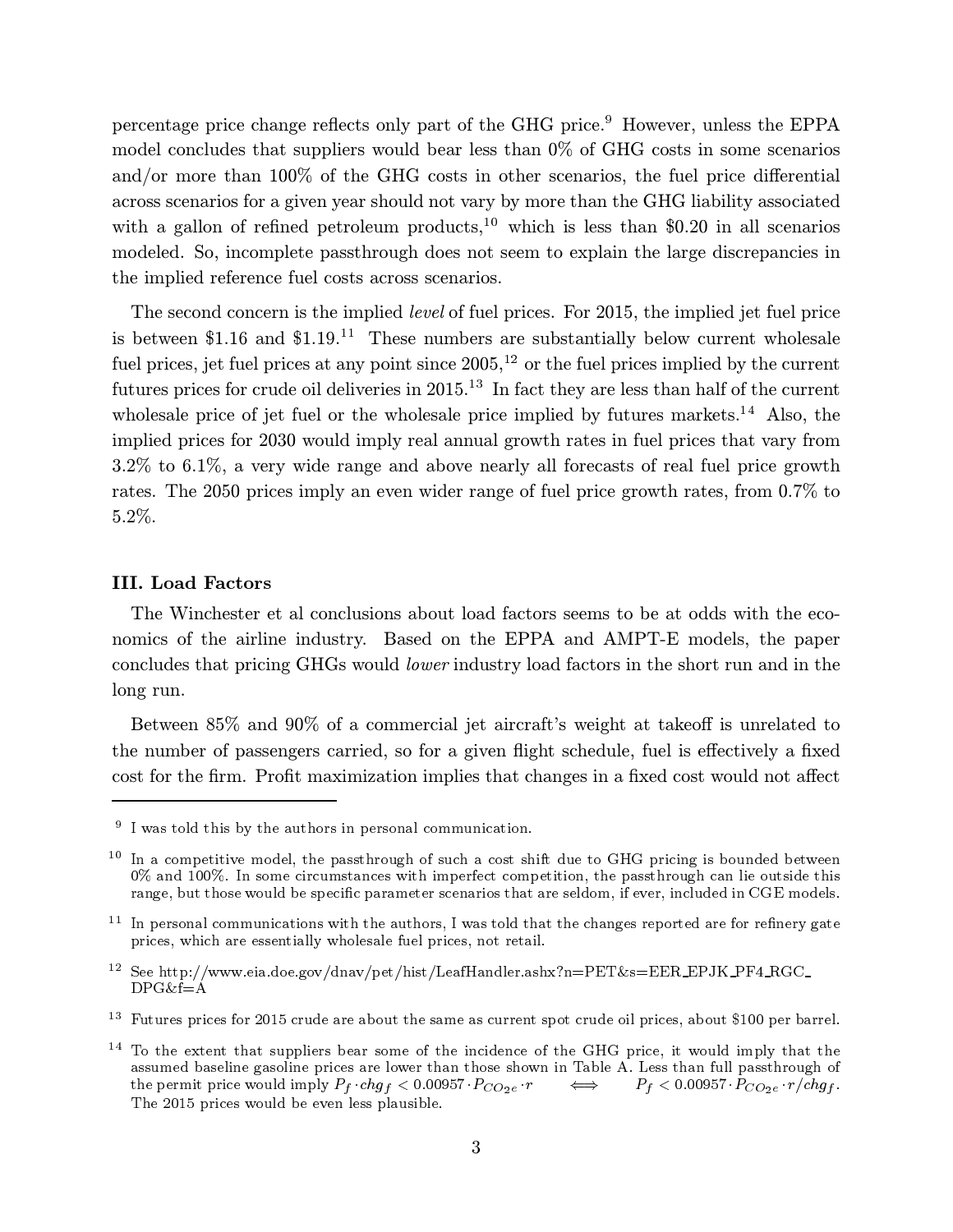prices until fixed inputs changes, in this case until flight schedules changed. Therefore fuel price changes due to GHG pricing would not affect load factors until flight schedules changed.<sup>15</sup> So, in the very short run, load factors would be unaffected.

In the long run, a competitive airline would aim to at least break even on each flight. When the fixed cost of each flight rises, the airline must charge a higher fare to the same number of passengers and/or put more passengers on the plane. It is possible, if customers have extremely inelastic demand for comfort in flight – "elbow room", the inverse of load factor — that the new equilibrium will have higher prices and almost no increase in load factor. But it is hard to see how higher fixed costs per flight would lead to lower load factors in long-run equilibrium.<sup>16</sup> Elbow room is more expensive at higher fuel prices (or any other increase in fixed cost per flight) and customers will almost surely prefer to buy less of it.

In the medium run, an increase in fuel prices will cause airlines to reduce flights and raise prices. The same argument applies as in the long run except the shadow value of aircraft (and possibly other semi-fixed costs such as labor) declines, as the short-run shadow price of these inputs could fall below their long-run competitive price (or cost). Still, the qualitative argument for the long run would also apply to this medium run so long as the cost of other fixed flight costs don't fall by more than the price of fuel per flight rises, so that the overall economic fixed cost per flight does not fall. Put differently, equilibrium load factors are likely to fall in the medium run only if the break-even net revenue (i.e., after costs that are incremental per customer) falls as a result of a fuel price increase. It seems difficult to come up with a plausible scenario where that would be the case.

Finally, the claim that the very modest fuel price increases envisioned here will lead to substantially lower load factors in the short run is at odds with the empirical history of load factors in the U.S. airline industry. Borenstein & Rose (2008) show that load factors display no empirically detectable response to much greater short-run fuel price fluctuations than could plausibly result from a permit price of \$7 to \$21 per ton of  $CO<sub>2</sub>e$ .

From the numerical results and the discussion in Winchester et al, it appears that the AMPT-E model may assume that airlines don't adjust aircraft utilization over the short

 $15$  This is true in any non-cooperative economic model of airline competition. If the airlines use fuel prices as a coordination device in colluding on airfares, then a change in fuel prices could trigger fare changes and affect load factors even before a schedule change, but even then the Winchester et al assumption that fuel prices are fully passed through while capacity is unchanged seems hard to credit.

 $16$  Such a result is theoretically possible if the remaining customers have a stronger than average taste for in-flight comfort — creating a selection effect that changes equilibrium average demand for elbow room — but that effect would have to outweigh the strong incentive to increase load factors along with raising fares. It would also be very surprising if such a nuanced analysis of customer preferences is included in the AMPT-E model.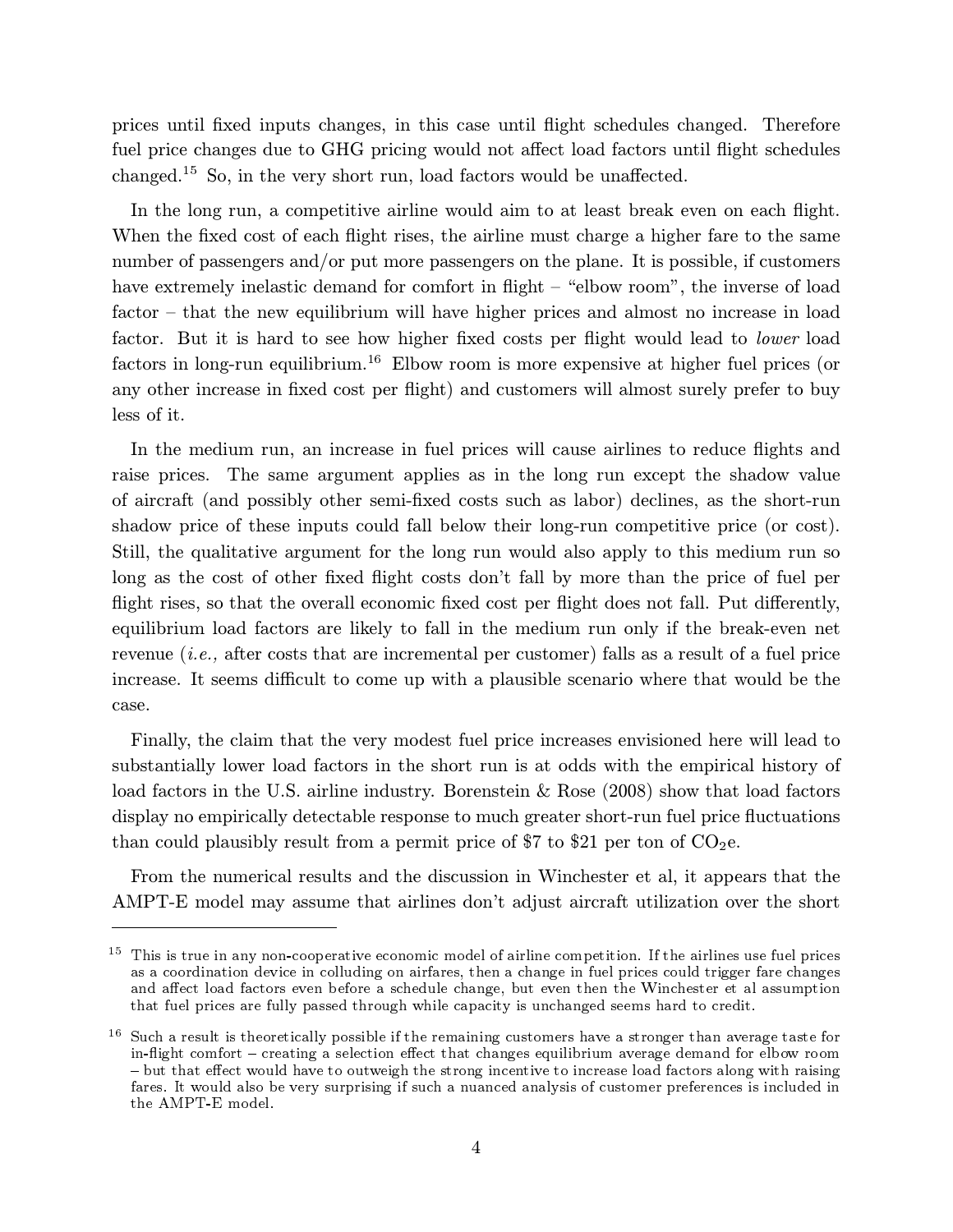to medium run, so available ton-kilometers only changes as airlines change their fleet size. Such an assumption — along with the complete and immediate passthrough of fuel price changes that Winchester et al assume — could result in the load factor changes shown in their table 2. The assumption, however, would be very much in conflict with the data from demand and fuel price fluctuations of the last decade. Demand drops and fuel price spikes have triggered widespread groundings of the existing fleet within 1 to 2 quarters.

#### IV. Fleet Efficiency

One of the primary conclusions of the paper is that pricing GHGs would lead to lower average fleet efficiency, as measured by available ton-kilometers  $(ATK)$  per ton of  $CO<sub>2</sub>e$ emissions. The result sounds both counter-intuitive and worrisome. Upon closer inspection, it is neither.

The AMPT-E model used in the paper estimates an aircraft retirement rate — driven by the age of aircraft and their relative fuel inefficiency  $-$  and a fleet expansion rate  $-$  driven by demand growth and load factors. Higher fuel costs lead to somewhat faster retirement of older, less fuel efficient aircraft than would occur in the reference case. But high fuel costs also raise airfares and reduce quantity demanded, thus lowering the purchase of new aircraft. The paper concludes that the net effect would be to reduce the share of newer aircraft in the fleet.

Winchester et al argue that net aircraft fleet change under GHG pricing would lower  $ATK/CO<sub>2</sub>e$  relative to the reference case. The driver of this result is the fact that quantity of travel demanded doesn't expand as quickly when GHG emissions are priced into airfares, so fewer new planes are purchased. This does not suggest that a given set of aircraft become less efficient.<sup>17</sup> Rather, it simply argues that fewer new planes will enter the fleet and therefore will not pull up the *average* efficiency of the fleet as much as they would in the reference case. The efficiency of both new aircraft and older aircraft will almost certainly rise as GHG prices rise, but because there would be less expansion of the fleet, the average efficiency of the fleet will be more weighted towards older aircraft. This is not a sign of an ineffective policy at all, but rather reflects the conclusion that a primary way in which GHG prices will reduce emissions from the airline industry is through reducing the total number of airline trips.<sup>18</sup>

<sup>&</sup>lt;sup>17</sup> Actually the opposite would occur with flight speed reductions and other adjustments to existing aircraft.

<sup>&</sup>lt;sup>18</sup> Analogously, if GHG pricing raises gasoline prices, we could possibly see a greater reduction in freeway trips than in short in-town trips, which could lead to a reduction in the average fuel efficiency of driving. But it would still lead to fewer GHG emissions and more fuel-efficient driving habits and capital investments. And by using a market mechanism it would likely reduce GHGs much more economically than through command and control regulation.